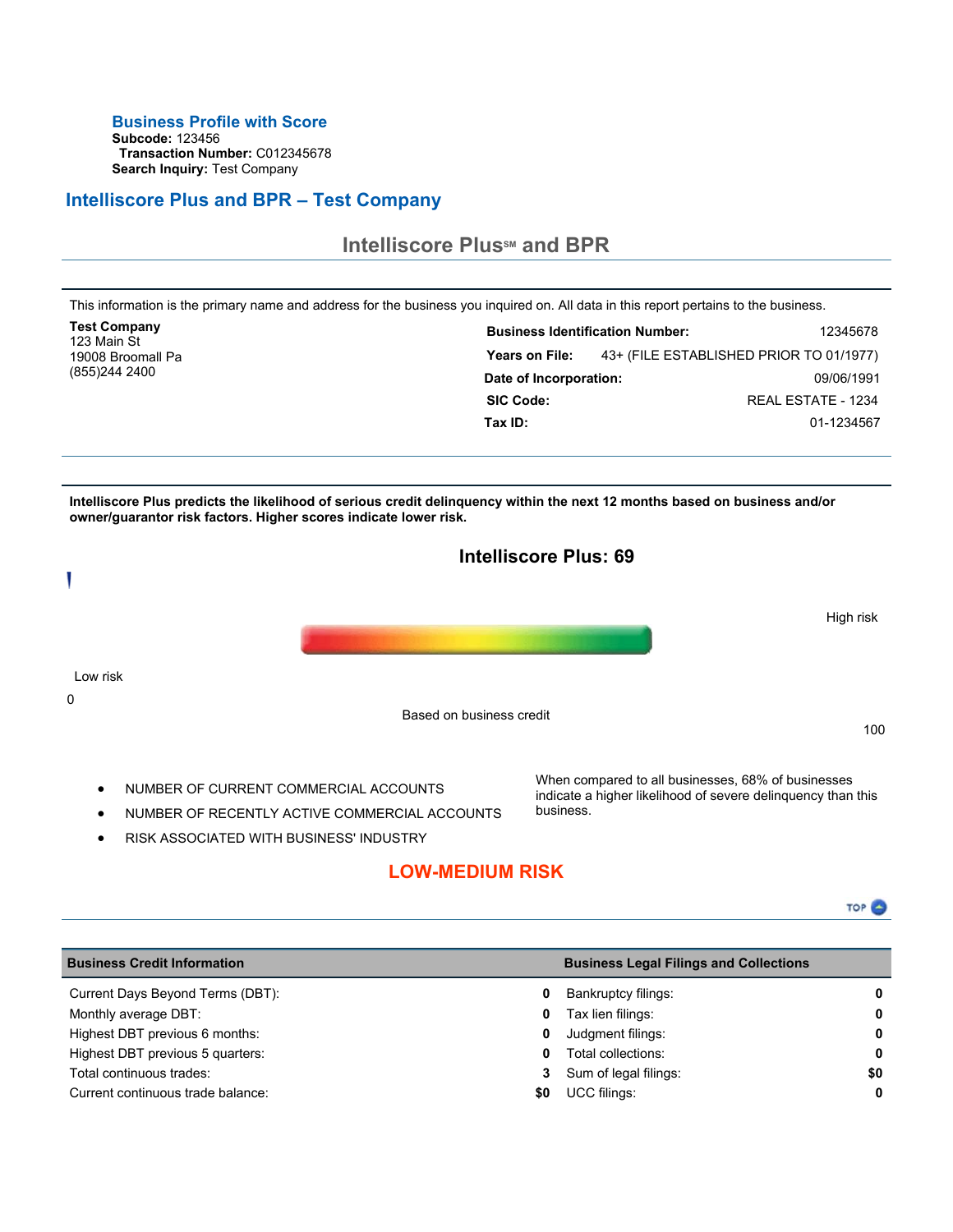| Trade balance of all trades (6):        | SO.       | Cautionary UCC filings present? | No. |
|-----------------------------------------|-----------|---------------------------------|-----|
| Average balance previous 5 quarters:    | \$0       |                                 |     |
| Highest credit amount extended: details | \$6.800   |                                 |     |
| 6 month balance range:                  | $$0 - $0$ |                                 |     |

TOP<sup>O</sup>

|                             | <b>Trade Payment Experiences</b><br>(Trade Lines With an (*) after date are newly reported) |         |                         |                                 |                |     |          | <b>Account Status</b><br><b>Days Beyond Terms</b> |       |     |                  |
|-----------------------------|---------------------------------------------------------------------------------------------|---------|-------------------------|---------------------------------|----------------|-----|----------|---------------------------------------------------|-------|-----|------------------|
| <b>Business</b><br>Category | <b>Date</b><br><b>Reported Sale</b>                                                         | Last    | Payment<br><b>Terms</b> | Recent<br>High<br><b>Credit</b> | <b>Balance</b> | Cur | $1 - 30$ | 31-60                                             | 61-90 | 91+ | Comments         |
| <b>FACTOR</b>               | 10/2020                                                                                     | 12/2019 | <b>VARIED</b>           |                                 | \$0            |     |          |                                                   |       |     |                  |
| <b>FINCL SVCS</b>           | 10/2020                                                                                     | 05/2019 | <b>NET 30</b>           | \$6.800                         | \$0            |     |          |                                                   |       |     |                  |
| <b>FINCL SVCS</b>           | 11/2020                                                                                     | 11/2019 | NET 30                  | \$800                           | \$0            |     |          |                                                   |       |     |                  |
|                             |                                                                                             |         |                         |                                 |                |     |          |                                                   |       |     | TOP <sup>L</sup> |

| <b>Trade Payment Experiences</b> |                   | <b>Account Status</b><br><b>Days Beyond Terms</b> |                |     |          |           |       |     |                  |
|----------------------------------|-------------------|---------------------------------------------------|----------------|-----|----------|-----------|-------|-----|------------------|
| Type                             | Lines<br>Reported | Recent<br>High<br><b>Credit</b>                   | <b>Balance</b> | Cur | $1 - 30$ | $31 - 60$ | 61-90 | 91+ | <b>Comments</b>  |
| <b>Continuously Reported</b>     | 3                 | \$7,600                                           | \$0            |     |          |           |       |     | DBT: 0           |
| Newly Reported                   |                   |                                                   |                |     |          |           |       |     | DBT:             |
| <b>Trade Lines Totals</b>        | 3                 | \$7,600                                           | \$0            |     |          |           |       |     | DBT: 0           |
|                                  |                   |                                                   |                |     |          |           |       |     | TOP <sub>C</sub> |

| <b>Trade Payment Experiences</b><br>(Trade Lines With an (*) after date are newly reported) |                                     |         |                                |                                 |                |     |      | <b>Account Status</b><br><b>Days Beyond Terms</b> |       |                   |
|---------------------------------------------------------------------------------------------|-------------------------------------|---------|--------------------------------|---------------------------------|----------------|-----|------|---------------------------------------------------|-------|-------------------|
| <b>Business</b><br>Category                                                                 | <b>Date</b><br><b>Reported Sale</b> | Last    | <b>Payment</b><br><b>Terms</b> | Recent<br>High<br><b>Credit</b> | <b>Balance</b> | Cur | 1-30 | 31-60                                             | 61-90 | 91+ Comments      |
| <b>BANK CARD</b>                                                                            | 12/2018                             |         | REVOLVE                        | \$9.400                         | \$0            |     |      |                                                   |       |                   |
| CRED CARD                                                                                   | 10/2020                             | 02/2019 | RFVOLVF                        |                                 | \$0            |     |      |                                                   |       | <b>ACCTCLOSED</b> |
| CRED CARD                                                                                   | 11/2020                             | 07/2017 | RFVOLVE                        |                                 | \$0            |     |      |                                                   |       |                   |

TOP<sup>O</sup>

| <b>Summary of Inquiries</b> |              |       |       |       |                   |              |              |                   |                   |
|-----------------------------|--------------|-------|-------|-------|-------------------|--------------|--------------|-------------------|-------------------|
| <b>Business Category</b>    | <b>NOV20</b> | OCT20 | SEP20 | AUG20 | JUL <sub>20</sub> | <b>JUN20</b> | <b>MAY20</b> | APR <sub>20</sub> | MAR <sub>20</sub> |
| <b>INSURANCE</b>            |              |       |       |       |                   |              |              |                   |                   |
| <b>Totals</b>               |              |       |       |       |                   |              |              |                   |                   |
|                             |              |       |       |       |                   |              |              |                   |                   |

**Corporate Registration**